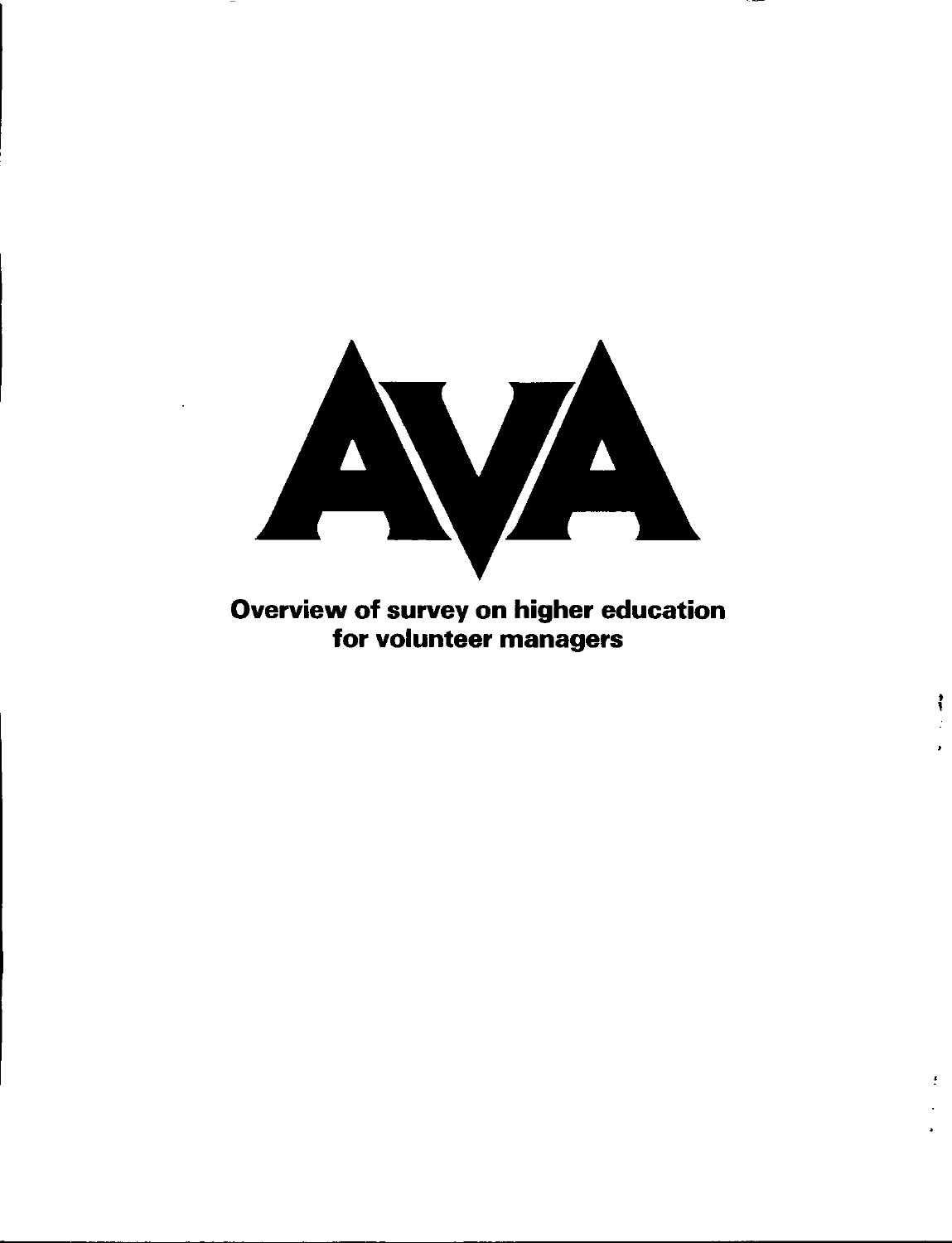# **Overview of Survey on Higher Education for Volunteer Managers**

Jacqueline A. Callahan, CVA

#### **Summary:**

More than 180 institutions were surveyed in 1987 by the Association for Volunteer Administration **(AVA).** An anonymous foundation grant provided the funds for the study that was developed and analyzed by the Norwich Studies and Analysis Institute at Norwich University.

A response rate of 58 percent was received by Aug. 15, 1987. Half of the responding institutions (54) offer programming specifically for managers of volunteers and represented all regions of the United States and included four Canadian colleges.

Course offerings varied from one-day workshops to graduate level programs. The institutions responding to the survey identified communication skills (87.0 percent) and management and administration (72.2 percent) as major program areas. The majority of students within the programs offered by respondents were female and 26-35 years of age.

#### **Objectives of study:**

1 . To identify institutions of higher education that offer courses specifically for administrators of volunteer programs.

2. To increase the opportunity for AVA to work collaboratively with academic institutions in the areas of educational endorsement, cosponsorship, and co-ventures.

#### **Methodology:**

1

A questionnaire and accompanying cover letter outlining the objectives of the study were fowarded to 182 colleges and universities in the

Merry Kay Shemock, M.A.P.A., is the research project director for the Survey on Higher Education for Volunteer Managers. Ms. Shemock is research associate at the Norwich Studies and Analysis Institute, Norwich University, Northfield, Vt.

An indepth analysis of the results of the study will be presented at the Task Force for Higher Education Seminar on Oct. 8, 1987 to be held in conjunction with the 1987 National Conference on Volunteer Administration. The seminar will be chaired by Joanne H. Patton.

A monograph will be printed in late 1987; information is available from AVA, P.O. Box 4584, Boulder, Co. 80306, (303) 497-0238

United States and Canada. The sample was not inclusive and represented institutions who were thought to have programs; the institutions included in the survey had been identified by members of the Task Force and the Association for Volunteer Administration.

The questionnaire was developed and data collected and analyzed by the Norwich Studies and Analysis Institute in cooperation with the AVA Task Force on Higher Education.

Institutions that did not respond by the deadline were contacted by phone by members of the AVA Task Force on Higher Education.

### **Results:**

Fifty eight percent (105) of the surveyed institutions had replied by Aug. 15, 1987. Fifty four institutions indicated that programming was offered in the area of volunteer administration/management.

I. Characteristics of institutions reporting programs:

|                              | <b>Number</b> | Percent |
|------------------------------|---------------|---------|
| A. Four-year and/or          |               |         |
| graduate degree              | 31            | 57.4    |
| <b>B. Community colleges</b> | 20            | 37.0    |
| C. Canadian institutions     | 5             | 9.0     |
| D. Host/sponsor only         | З             | 5.5     |
|                              |               |         |

II. Types of programming (51 institutions):

|                         | Number Percent |      |
|-------------------------|----------------|------|
| A. Workshops and        |                |      |
| courses                 | 26             | 48.2 |
| B. Certificate programs | 19             | 35.2 |
| C. Workshops only       | 16             | 29.6 |
| D. Courses only         | 8              | 14.8 |
| E. Other                |                | 74   |

Ill. Types of credit awarded (categories are not mutually exclusive except where noted by\*):

|                              | Number | Percent |
|------------------------------|--------|---------|
| A. Non-credit                | 35     | 64.8    |
| B. Undergraduate credit      | 28     | 51.9    |
| C. Graduate credit           | 14     | 25.9    |
| D. Continuing education      |        |         |
| units                        | 12     | 22.2    |
| E. Credit for prior learning | 9      | 16.7    |
| F. Credit by exam            |        | 11.1    |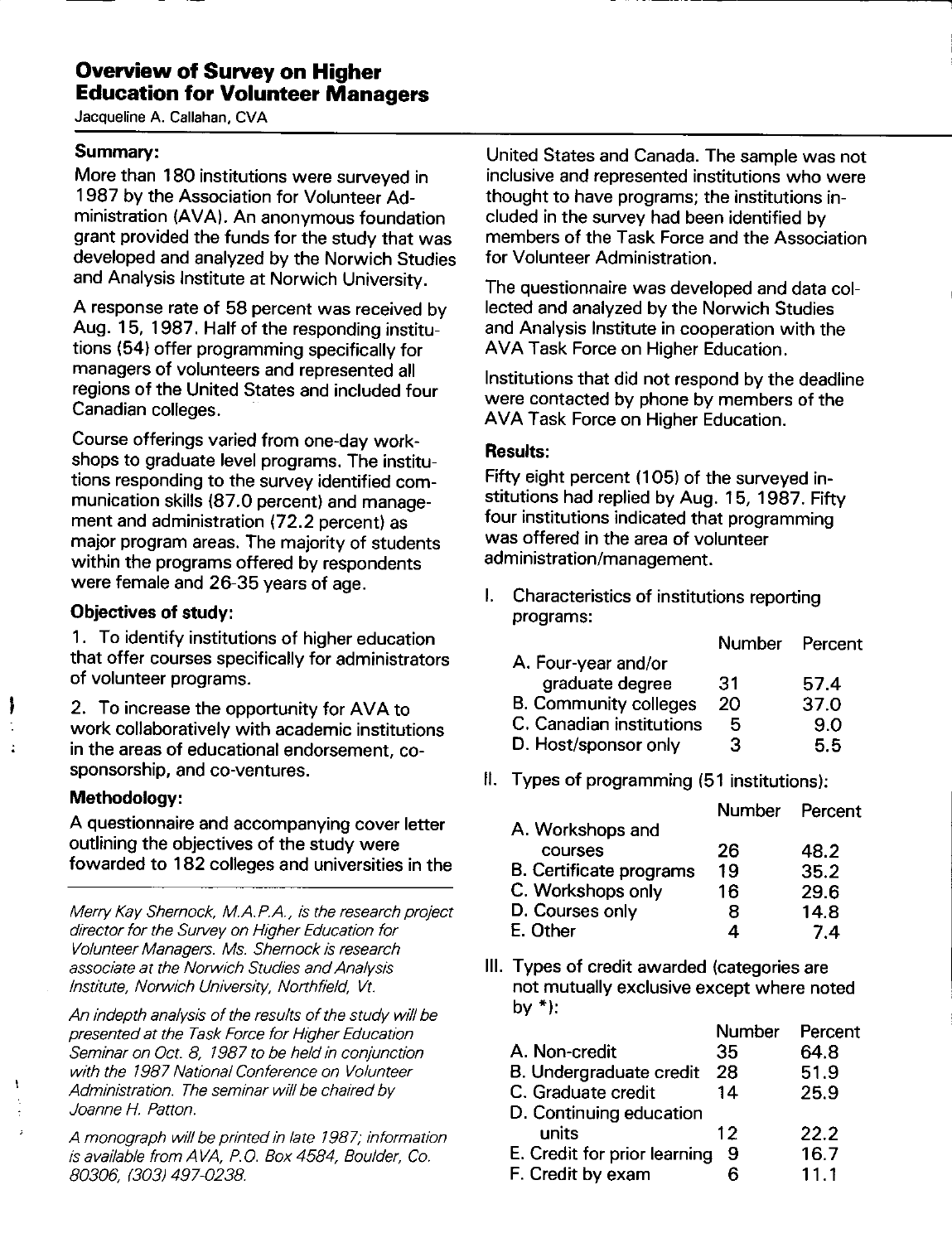IV. Scheduling and location of programs:

|                        | Number | Percent |
|------------------------|--------|---------|
| A. Multiple scheduling | 42     | 82.4    |
| <b>B.</b> Evening      | 38     | 70.4    |
| C. Daytime             | 26     | 51.0    |
| D. Weekend             | 25     | 46.3    |
| E. Electronic media/   |        |         |
| independent study      | 15     | 27.8    |
| F. Multiple locations  | 35     | 68.6    |
| G. Off campus          | 31     | 57.4    |
|                        |        |         |

# V. Course content (respond rate over 50 percent): Number Percent

|                                          | Number | rercen |
|------------------------------------------|--------|--------|
| A. Communications<br>skills              | 47     | 87.0   |
| B. Management/<br>administration         | 39     | 72.2   |
| C. Social psychology/<br>human relations | 37     | 68.5   |
| D. Personnal<br>management               | 36     | 66.7   |
| E. Social organization/<br>behavior      | 35     | 64.8   |
| F. Planning                              | 33     | 61.1   |

VI. Characteristics of students:

|                |                         | Number         | Percent |
|----------------|-------------------------|----------------|---------|
|                | A. Sex: Female          | 34             | 63.0    |
|                | Male                    | 3              | 6.0     |
|                | Evenly divided          | $\overline{4}$ | 7.0     |
|                | No answer               | 10             | 18.5    |
| B. Age: 26-35  |                         | 21             | 38.9    |
|                | Over 35                 | 14             | 25.9    |
|                | No answer               | 11             | 20.0    |
| C. Occupation: |                         |                |         |
|                | Volunteer administrator |                |         |
|                | Yes                     | 21             | 38.9    |
|                | Νo                      | 27             | 50.0    |
|                | No answer               |                | 11.1    |

#### VII. Implications for AVA:

A response rate of 58 percent indicates a very positive reaction by the institutions surveyed. The courses offered emphasized the management aspects of practitioners in the field.

A recent, 1986, membership survey by AVA indicated that the average member of the Association is between 40-49 years of age, and

23. 7 percent of the respondents had been in the field five to nine years. The survey also indicated that 58. 7 percent of the positions within the field of volunteer administration required a minimum of a bachelors degree and 20.5 percent required experience in volunteer administration. A review of opportunities for the experienced professional within continuing education courses, courses for credit, and professional development workshops should be developed. The survey indicates that the programs being offered are not attended by those active in the field and additional information is needed to determine why that is the case.

VIII. Issues for consideration by AVA:

There is obviously a great deal to be gained for AVA as well as the students in college level workshops and courses in a closer collaboration between the two groups. AVA's educational endorsement is a vehicle that may be utilized to support an institution's offering; AVA as the professional membership association in the field has regular contact with more than 1,600 AVA members and more than 4,000 affiliate members across the United States and Canada. Also, institutions receiving endorsement could have their courses/workshops listed in AVA's bi-monthly newsletter, Update.

Experience has indicated that often practitioners are not included in the development of college level, for credit courses and the students therefore are exposed to the principles of management but not the application of those techniques to volunteer management. AVA has the capacity to refer qualified practitioners to colleges and universities to enrich curriculums. Individuals in the community who are competent in the field of volunteer administration can be guest speakers, provide oversight on community-based projects, and supervise student interns. AVA also can provide resources and consultation in the development of a course syllabus.

Continuing education courses should be developed for the experienced professional. As one in five organizations require previous experience in volunteer administration, institutions may wish to develop additional opportunities for practicums and internships.